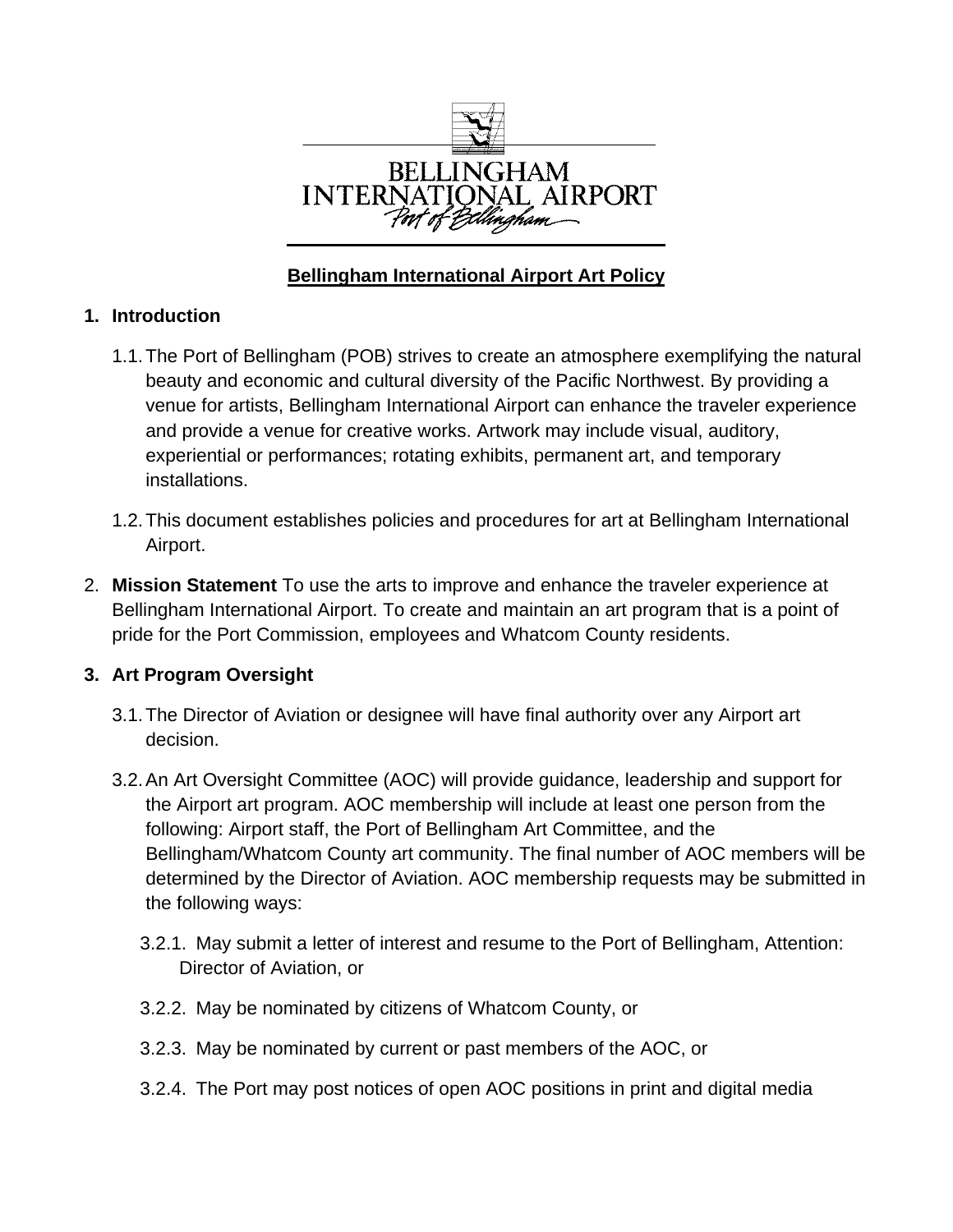- 3.3. Current AOC members will review applications, conduct interviews with applicants, and forward membership recommendations to the Director of Aviation.
- 3.4. The Director of Aviation will appoint a chairperson for this committee.
- 3.5. The AOC will meet quarterly, or as needed to support the Airport art program. Responsibilities may include:
	- 3.5.1. Review or Consider Temporary art submissions.
	- 3.5.2. Recommendations to resolve aesthetic issues and real or perceived conflicts of interest as related to airport art.
	- 3.5.3. Review and confirm the acceptance or refusal of unsolicited gifts of art.
	- 3.5.4. Review and confirm the acquisition or de-accession of commercial art
	- 3.5.5. One or more members of the AOC will be part of any Airport art selection committees, including any selection process done through a request for proposals or other public selection process, or direct purchase.

#### **4. Inventory Guidelines (Digital & Conventional Visual Art)**

- 4.1. Art may be displayed in predetermined spaces, or in other locations at the discretion of the AOC. Screens designated for art may be located in clusters to allow for larger or multiple screen displays. Screens may also be programmed to display art in rotation along with airport and flight information, promotional and tourism information, and advertising.
- 4.2. Artwork and tourism displays may be rotated annually, seasonally, quarterly, or as appropriate to promote a positive traveler experience, as staff time permits.
- 4.3. Generally, art or promotional displays will focus on the following subject matter, but individual pieces may be abstract art, patterns or materials which blend with the following themes:
	- 4.3.1. Whatcom County and Native American Heritage
	- 4.3.2. Outdoor Recreation/Tourism
	- 4.3.3. Whatcom County Economy
	- 4.3.4. Aviation History/Future
	- 4.3.5. Natural Setting/ Scenery/ Wildlife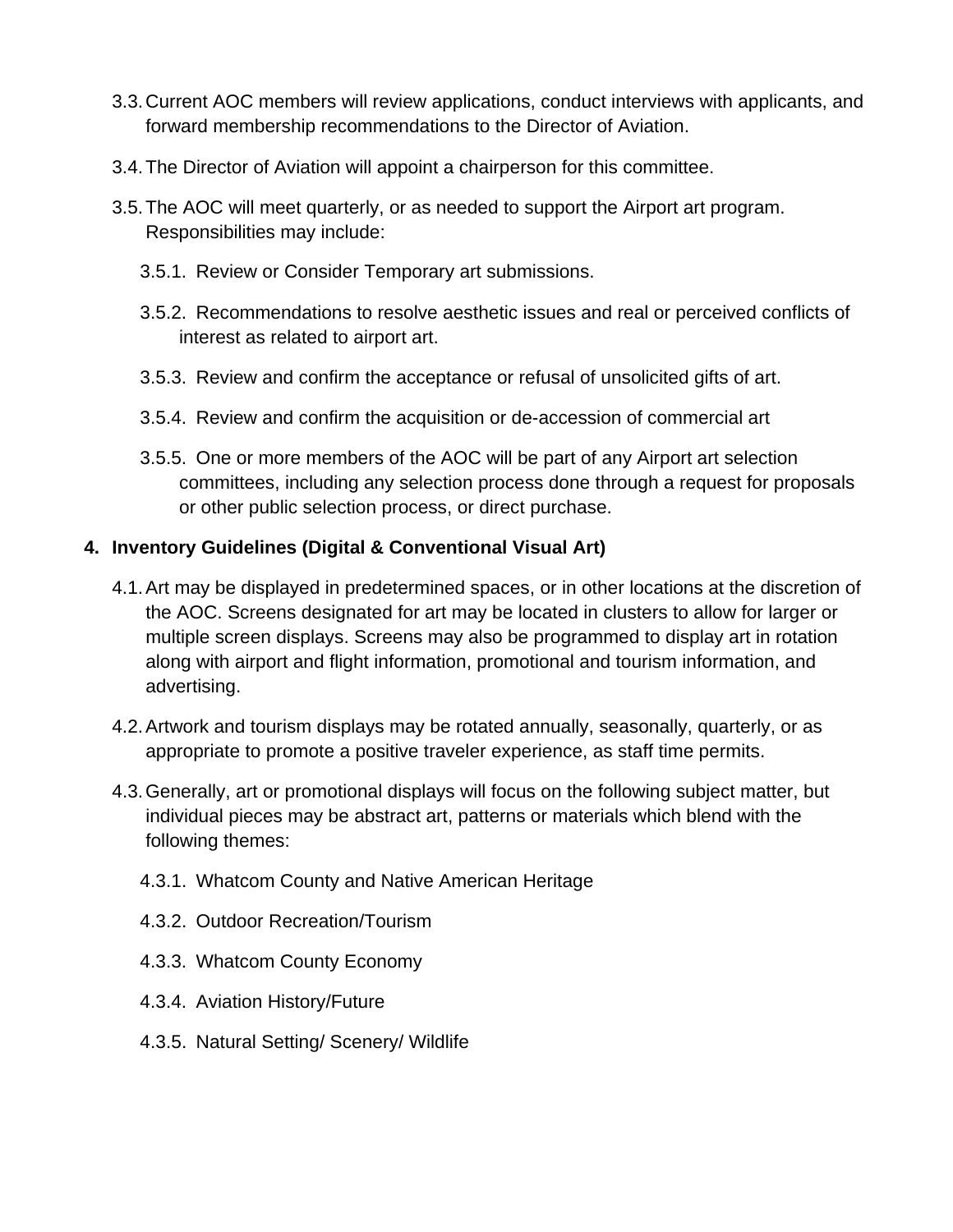- 4.4. The Port may partner with existing public agencies or non-profit organizations such as museums, educational institutes, tourism and economic development organizations to obtain art at little or no cost to the Port.
- 4.5. A strong emphasis will be on artwork that enhances the passenger/traveler experience and that showcases Whatcom County.
- 4.6. Art should be used to achieve a unifying and integrated traveler experience. Unified treatments are defined herein as "continuous applications of decor or consistently designed elements intended to knit together the overall fabric of the space." These elements, either through repetition or continuous application, contribute to a coherent design character within individual spaces and the airport as a whole. Using integrated and functional art to create a unifying treatment helps both enrich the airport environment and assist the traveling public in way-finding.
	- 4.6.1. Examples of ways art could be used to improve the traveler experience and serve as focal points, defined herein as "unique features that create interior or exterior landmarks" include :
	- Frame a view.
	- Draw special attention to a particular location.
	- Provide orientation and identifiable meeting or gathering places. Examples include the end of concourses or at particularly important sites such as the arrivals hall.
	- Emphasize accessibility to handicapped or aged persons.
- 4.7. It is imperative that artwork contribute to the function and aesthetics of the airport, and at all times support the mission of the airport and this policy document.

## **5. Restrictions and Disclaimers**

- 5.1. Safety and security are primary concerns at the Airport. Airport staff may immediately remove or discontinue any art project or installation for safety or security reasons. Staff will attempt to notify the artist of any discontinuation or removal within a reasonable amount of time. The airport will not provide any financial compensation for removal or discontinuation.
- 5.2. All material must be family-friendly and appropriate for public display. Artwork considered obscene or indecent will not be approved for display.

## **6. Artist and Artwork Selection**

6.1. Artist and artwork selection processes and procedures will take into consideration local community standards and will consider the Criteria Development Worksheet as a guiding document. See Worksheet in Appendix A.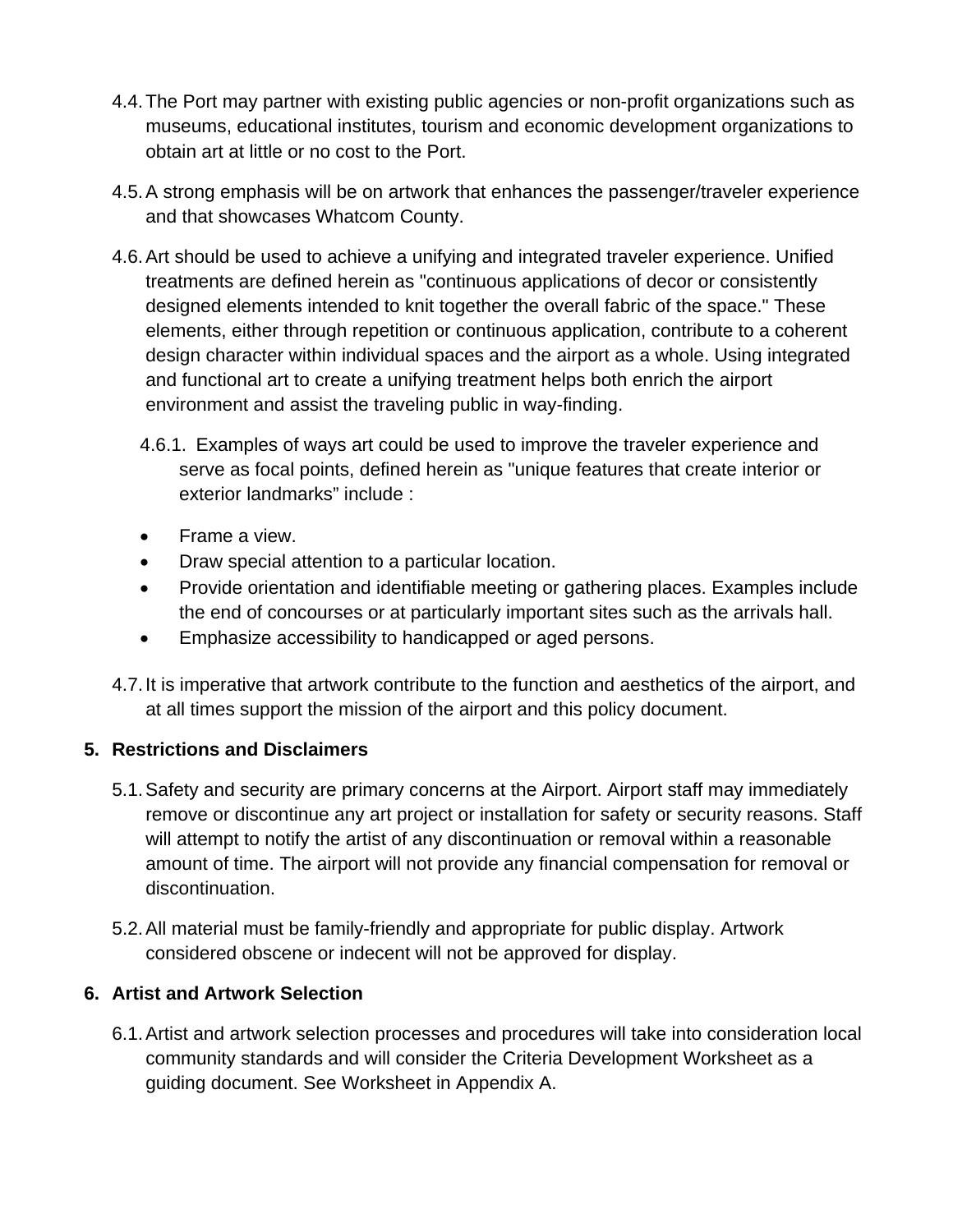- 7. **Temporary and Seasonal Art Display:** Bellingham Airport will work with artists and arts organizations to enhance the traveler experience while keeping art infrastructure costs low.
	- 7.1. **Review:** All temporary and seasonal art submissions will be reviewed and considered on a quarterly basis, or as directed by the Director of Aviation. Artists must submit a display request via the airport's website, www.flyBLI.com online form, including work samples or a link to the artist website with work samples. Contact Airport staff with any questions or problems using the online form.
		- 7.1.1. Art displays may be extended beyond the quarterly timeframe at the discretion of the AOC, Director of Aviation, or designee.
	- 7.2. The artist or owner will be responsible for all costs related to displaying artwork. The Airport will provide an environment in which to display art.
	- 7.3. The Artist or owner may list a sale price and contact information for temporary and seasonal art on display. Any purchase and sale agreement will be between the seller and buyer directly, the Port will not be involved in any art sale transactions.
	- 7.4. The Airport may work with local businesses to sponsor special art displays. Sponsor recognition will be displayed along with a description of the art. Sponsor recognition must be done in a tasteful and unobtrusive manner. The sponsor will pay the airport a sponsorship fee in recognition of marketing exposure received through sponsorship. This fee may be used for site set up and take down of special displays located outside of standard art locations.
	- 7.5. Unless otherwise agreed in writing, the artist, sponsor, or donor is responsible for all costs associated with transporting and regular maintenance of art. Costs may include, but are not limited to, those associated with packing and shipping, insurance, other handling expenses, set up, take down, and risk of loss or damage to the art piece incurred in the delivery of art from the donor to the port, or damage to Port of Bellingham property.
	- 7.6. The responsible party will obtain commercial general liability insurance, and name the Port of Bellingham, its Commissioners, employees, agents and volunteers as additional insured on the policy, in an amount not less than \$300,000 per occurrence. Some exhibits may require a one million dollar insurance policy or more; the Executive Director will have sole authority to determine when a higher liability amount is needed.
		- 7.6.1. This insurance will be in place at all times while the piece is on airport property. A copy of this insurance policy and endorsement naming the Port of Bellingham as additional insured must be provided to the airport before any art is displayed on airport property.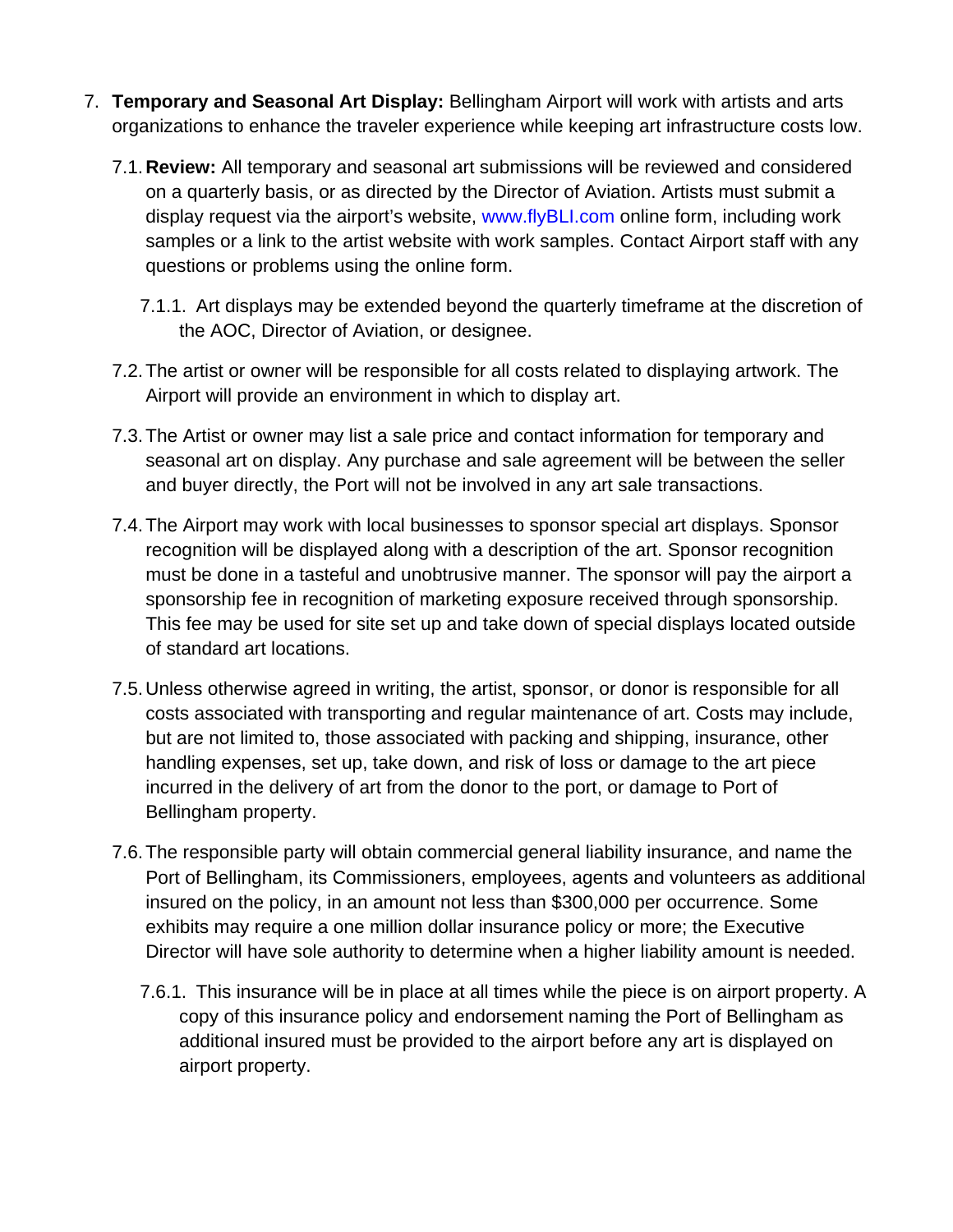- 7.7. The artist or sponsoring organization is responsible for all aspects of setup and removal of the art, including coordination with airport staff for security screening and escorting into restricted areas.
- 8. **Permanent Acquisitions:** Bellingham Airport and the AOC will consider acquisitions under the following conditions:
	- 8.1.1. The artwork is relevant to this policy document and the stated mission of the Port of Bellingham.
	- 8.1.2. The legal title of the art is firmly established.
	- 8.1.3. The art is of high quality.
	- 8.1.4. The art is appropriate in size, scale, material, form and style to the environment where it is to be placed, as per the AOC.
	- 8.1.5. The art and its installation are affordable, at a reasonable cost.
	- 8.1.6. The art is durable and maintainable at a reasonable cost.
	- 8.2. The Port of Bellingham will not acquire any art if there is good reason to believe it is of questionable provenance or was stolen. If it appears that a work of art is of questionable provenance or stolen, or is in the United States illegally, the Director of Aviation, or designee, will promptly report the pertinent facts to law enforcement.
	- 8.3. Prior to the acquisition, donors should provide an appraisal with an estimated value in US dollars, as well as written maintenance criteria for the art, if applicable.
	- 8.4. Artwork valued at \$1,500 or more will be tracked using the Port's asset management system.
- 9. **Stewardship:** The Airport will make reasonable accommodations to assure the safety and preservation of artwork in its custody. Maintenance criteria are to be provided by the Artist in writing. Airport staff shall make regular condition surveys of the artwork, and notify the artist of any damage within a reasonable amount of time.
	- 9.1. Artists should include appraisals with any valuable works to maintain current insurance valuations for the individual artworks.
	- 9.2. Artists shall provide maintenance criteria at the time of project submittal.
- 10. The Executive Director, or designee, may make exceptions to this policy when it is in the best interest of the traveler, on a case by case basis.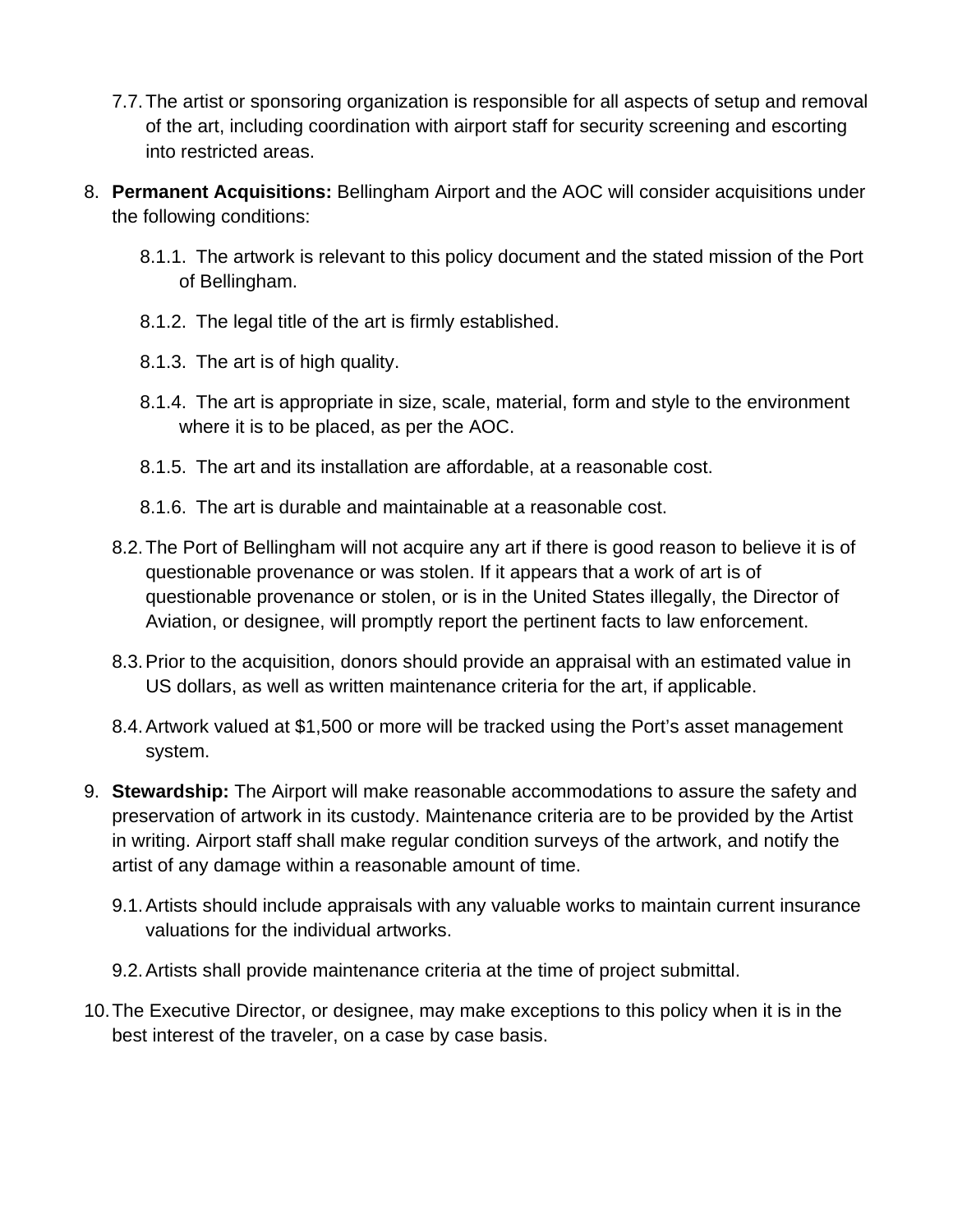### **CRITERIA DEVELOPMENT WORKSHEET**

*The following factors will be considered when evaluating art, considering a new art space, or issuing open submissions for Airport art:* 

### **Expressive Vocabulary**

• What should the artwork communicate to the public?

#### **Relationship to the public**

- Who are the primary and secondary audiences for the artwork?
- What is the anticipated interaction of the artwork with the viewing public?

#### **Relationship to the site**

- How does the artwork support the mission statement of the Airport Art Program?
- Is the artwork appropriate for public viewing?
- How will the artwork function within the public space?
- What are the budget ramifications of site preparation and ongoing maintenance? Are there other potential costs?
- What size artwork is appropriate in relation to the physical site?
- What types of media are appropriate for the site?
- What are the necessary safety, functional, or technical requirements?
- What is the maintenance capacity of the site?
- If applicable, describe the potential for vandalism and any precautionary recommendations.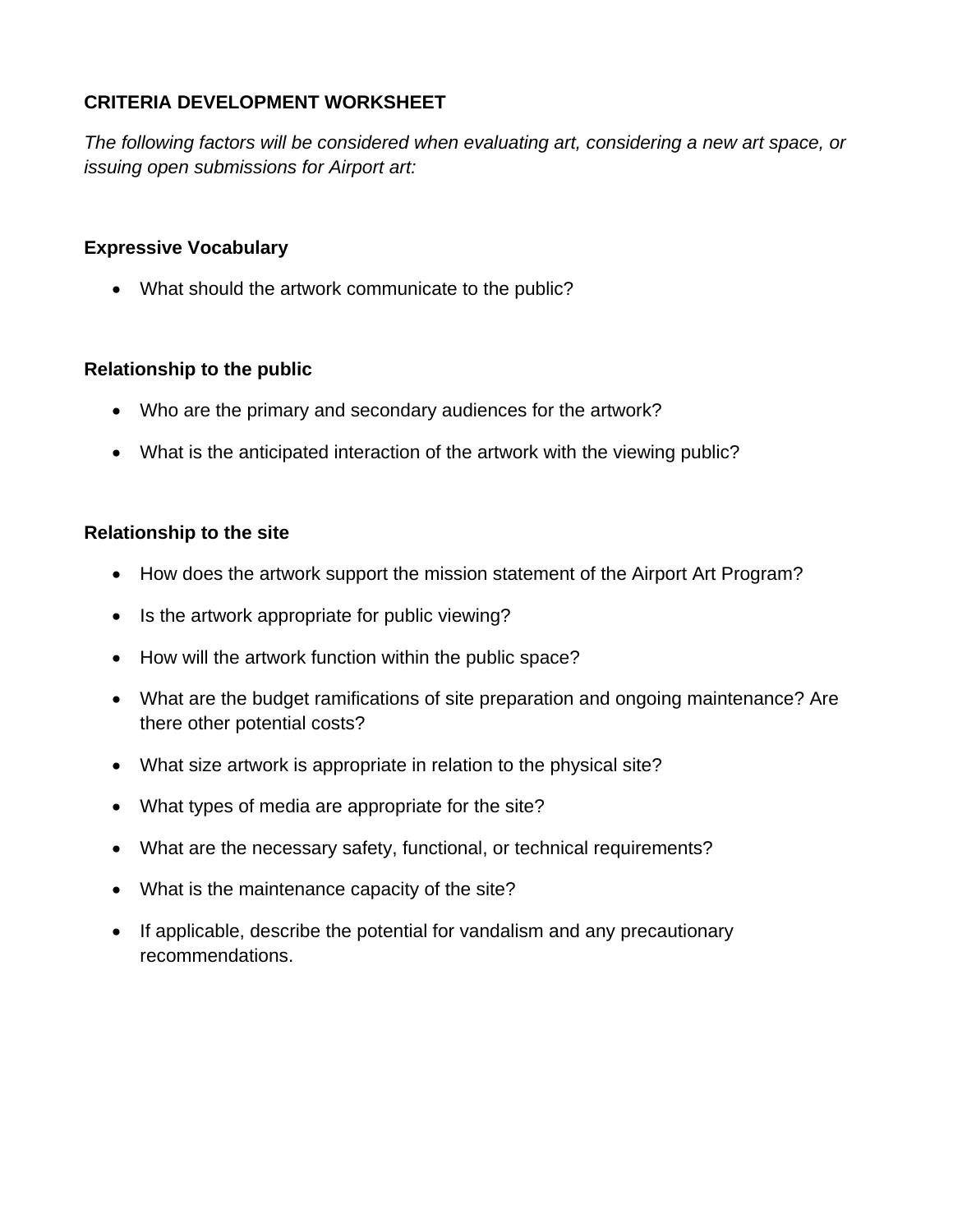# **ART/ARTIFACT LOAN & DISPLAY CONTRACT**

This Art or Artifact Agreement ("**Agreement**") is between the undersigned lender ("**Lender**") and the Port of Bellingham ("**Port**"). For the purposes of this agreement, the term **"Artifacts"** will include any item or object identified in Exhibit A.

- 1. Loan. Lender loans the Port the objects identified in the Schedule of Artifacts attached as Exhibit A (the "Artifacts") for the period stated on Exhibit A, for the Port's public display at Bellingham International Airport ("BLI"). The Port may determine specific display locations within BLI at the Port's sole discretion, and under consultation with the Airport's Art Oversight Committee. Lender warrants that the Artifacts are in suitable condition for public display.
- 2. Loss or Damage. At all times during the Port's possession of the Artifacts the Lender will be responsible for its loss or damage, including normal wear and tear. BLI will notify Lender of any loss or damage to Artifacts as soon as reasonably possible. Lender shall advise the Port in writing of any Artifact received in a damaged condition within three days of its return. The values stated on Exhibit A are the agreed-upon value for purposes of this section.
- 3. Insurance. The Lender will obtain insurance for the art, and name the Port of Bellingham as additional insured on the policy. A copy of this insurance policy and endorsement naming the Port of Bellingham as additional insured must be provided to the airport before any art is displayed on airport property.
	- 3.1. The Lender will obtain commercial general liability insurance, and name the Port of Bellingham, its commissioners, employees, agents and volunteers as additional insured on the policy, in an amount not less than \$300,000 dollars per occurrence. Some exhibits may require a one million dollar insurance policy or more; the Executive Director will have sole authority to determine when a higher liability amount is needed.
	- 3.2. This insurance will be in place at all times while the piece is on airport property. A copy of this insurance policy and endorsement naming the Port of Bellingham as an additional insured must be provided to the airport before any art is displayed on airport property.
	- 3.3. The Lender agrees that it will protect, save, defend, hold harmless and indemnify the Port of Bellingham, its officers, employees and agents from any and all demands, claimes, judgments, or liability for loss or damage arising as a result of accidents, injuries, or other occurrences, occasioned by either the negligent or willful conduct of the Lender, its agents, or any person or entity holder under the ART/ARTIFACT LOAN & DISPLAY CONTRACT or any person or entity on the Port's property as a result of the Lender's activity or Artifacts, regardless of who the injured party may be.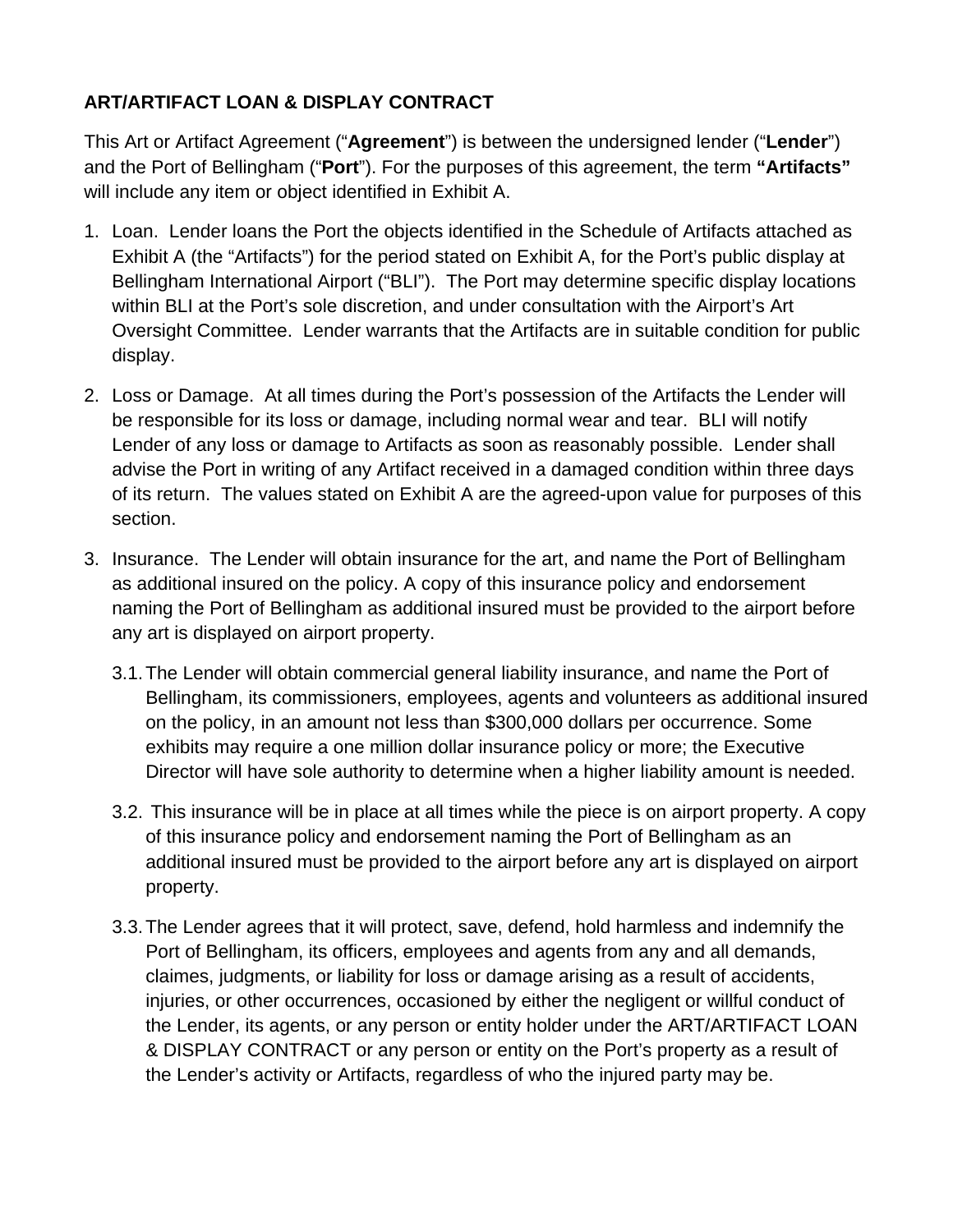- 4. Maintenance Fee. When applicable, the Port will charge a minimum \$200 maintenance fee to return the terminal to its original condition once artwork has been removed. Examples include repairing nail or screw holes that have been drilled into the walls, setup or removal of wires hung from ceilings, etc. The fee will be specified in the Loan Agreement, and must be paid in advance. Maintenance fees may be waived for digital artwork.
- 5. Care. If the Lender authorizes periodic cleaning and maintenance of the Artifacts while in the Port's possession, the Lender will provide instructions as to how the piece should be maintained and cleaned. The Port will not otherwise clean, repair, or alter the Artifacts without Lender's written permission.
- 6. Image Consent. Lender authorizes the Port or any other party authorized by the Port to use photographic or other images taken of the Artifacts for any purpose, including commercial purposes.
- 7. General. Lender has received a copy of the Bellingham International Airport Art Policy and agrees to abide by the rules of the policy document. This Agreement is governed by the laws of the State of Washington. Any exhibits, schedules, and other attachments referenced in this Agreement are part of this Agreement.

**EXECUTED**, this \_\_\_\_\_\_ day of \_\_\_\_\_\_\_\_\_\_\_, 20\_\_

**LENDER The Port of Bellingham** 

Printed Name: Printed Name:

Title: Title:

\_\_\_\_\_\_\_\_\_\_\_\_\_\_\_\_\_\_\_\_\_\_\_\_\_ \_\_\_\_\_\_\_\_\_\_\_\_\_\_\_\_\_\_\_\_\_\_\_\_\_

\_\_\_\_\_\_\_\_\_\_\_\_\_\_\_\_\_\_\_\_\_\_\_\_\_ \_\_\_\_\_\_\_\_\_\_\_\_\_\_\_\_\_\_\_\_\_\_\_\_\_